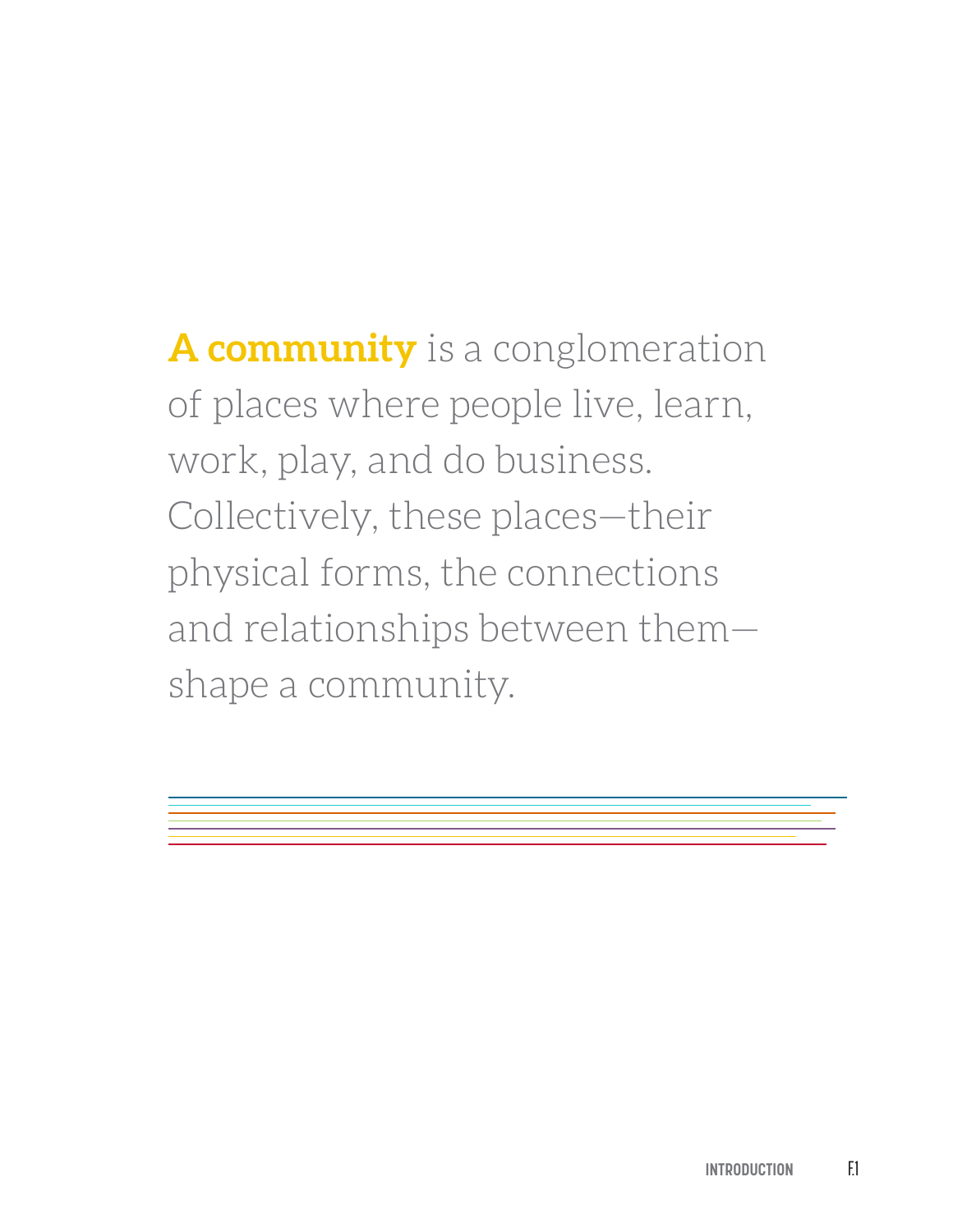# Growth and Development in Normal

Normal's physical form has evolved significantly over time, driven by diverse but interconnected forces, including technology, economic factors, architectural fashions, and shifts in residents' expectations. The strongest of these forces was the invention of the automobile. Prior to the proliferation of automobiles, development generally followed the traditional urban grid with compact blocks and mixed land uses. Once cars became the dominant mode of transportation, development patterns shifted to follow a suburbanstyle, lower-density model with less accommodation for other modes of transportation. At the same time, zoning regulations written with the new model in mind further stacked the deck in favor of low-density development while making traditional development with mixed uses more difficult. These changes literally reshaped Normal, as the Town's boundaries grew significantly faster than the population to accommodate the new style of development *[See Map F1]*. Cities and towns across the United States followed a similar progression.

Over time, the costs of this kind of development have become clear. Residents need a car to get around efficiently, regardless of whether they want or can afford one. Local governments have to spend more on infrastructure expansion and maintenance. The natural environment is degraded by higher levels of air pollution and greenhouse gas emissions. And the emphasis on enforcing certain types of use often comes at the expense of form: Cities look and feel eerily similar, with relatively little local character to differentiate one neighborhood, street, or community from another.

Normal has 150 years of growth and development to its credit, but much of its growth is fairly new—within the last five decades—and has followed this suburban-style development pattern. In recent decades, the Town has taken some steps to apply smarter, more sustainable growth concepts, such as denser, mixed-use developments, multimodal transportation options, and design that is environmentally sustainable and fosters a sense of place. These principles, however, have only consistently been applied within small geographies such as Uptown and segments of Main Street.

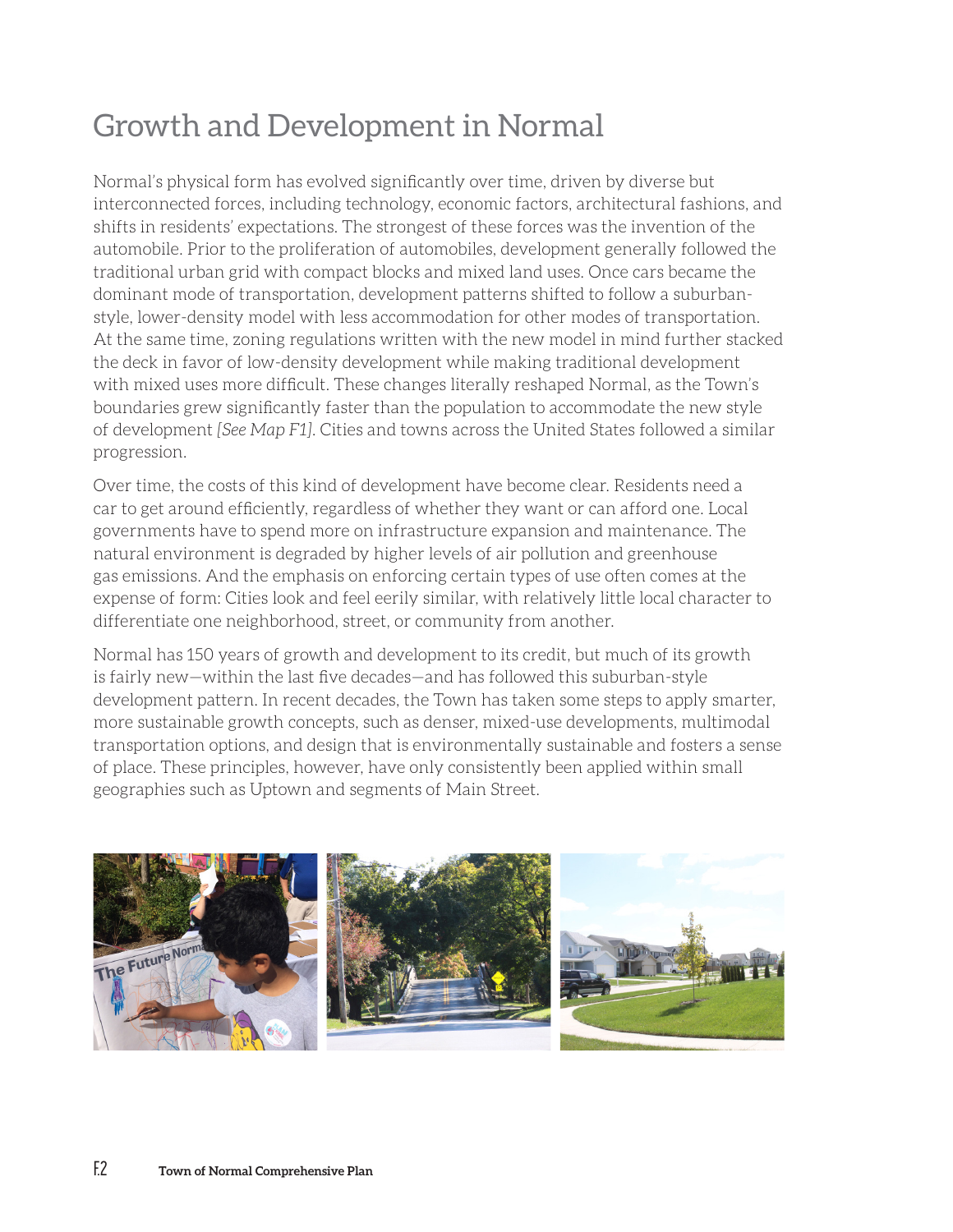









| <b>Population nearly doubled</b><br><b>Corporate Area increased by 2.5 times</b><br>About 800 Fewer People/Square Mile |            |          |              |  |
|------------------------------------------------------------------------------------------------------------------------|------------|----------|--------------|--|
| Year                                                                                                                   | Population | Area     | Pop. Density |  |
| 1970                                                                                                                   | 26,396     | 7.4 SqM  | 3,667/SqM    |  |
| 1980                                                                                                                   | 35,681     | 9 SqM    | 3,963/SqM    |  |
| 1990                                                                                                                   | 40,023     | 11.9 SqM | 3,363/SqM    |  |
| 2000                                                                                                                   | 45,386     | 15.2 SqM | 2,985/SqM    |  |
| 2010                                                                                                                   | 52,497     | 18.3 SqM | 2,861/SqM    |  |





Historic Corporate Boundaries

2015 Corporate Boundary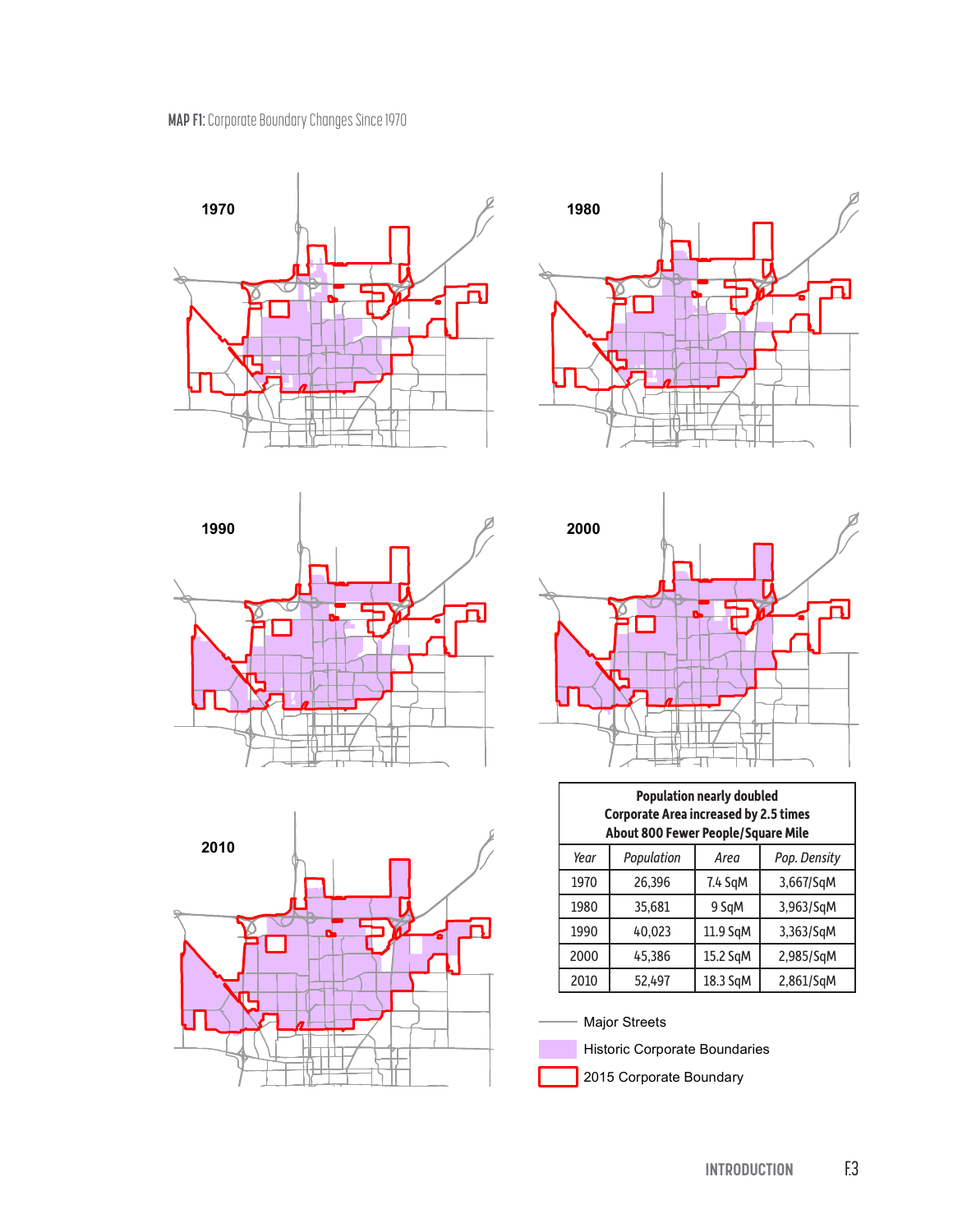The Town's 2040 Report (a.k.a. the Vision Report), received and endorsed by the Town Council in 2016, recognizes this newer growth philosophy as a step in the right direction and urges policymakers to apply smarter growth principles more aggressively and broadly across the entire community. The Vision and Core Values expressed in the *2040 report* became the foundation for the Goals expressed in various Elements of this *Comprehensive Plan*—Housing, Economic Vitality, Infrastructure & Public Safety, Health & Sustainability, Humanitarian & Social Aspects, Town & Gown, and Community Identity & Public Places. Together, these elements call for a Town of Normal that, in 2040, is:

#### **Complete . . .**

- With **neighborhoods** that provide a variety of housing choices, at various price points, to welcome residents of all backgrounds.
- With **streets** that support healthy and active lifestyles by promoting walking, biking and transit. Street vistas will capitalize on building design, scale, architecture, and proportionality to create interesting visual experiences and make every place unique and enjoyable.
- With vibrant and thriving **centers** of all sizes that serve as neighborhood destinations and employment nodes.

### **Connected . . .**

- **Physically,** with neighborhoods connected to each other and to centers, providing convenient access to grocery stores, quality public schools, parks, and neighborhood commercial areas. An interconnected network of streets, sidewalks, and trails will make walking, biking and access to transit easy for all people.
- **Bocially,** with gathering places—like streets, parks, front porches, coffee shops, ice cream parlors—that create informal opportunities to meet, get together, and socialize with neighbors.
- **Technologically,** with connected urban systems that deliver services more efficiently to the Town's neighborhoods and centers. Ubiquitous access to high speed, affordable and secure broadband will empower our residents, businesses, and institutions to thrive in this 21st century economy.

#### **Compact . . .**

■ With **dense development and a mix of uses** that support safe and convenient access to a variety of destinations by any mode of transportation, while contributing positively to fiscal and environmental sustainability.

The purpose of this chapter is to provide the geographical framework by which to translate these aspirations into a coherent plan for the Town's future land use, using smart growth and the place-based approach in Uptown Normal as models.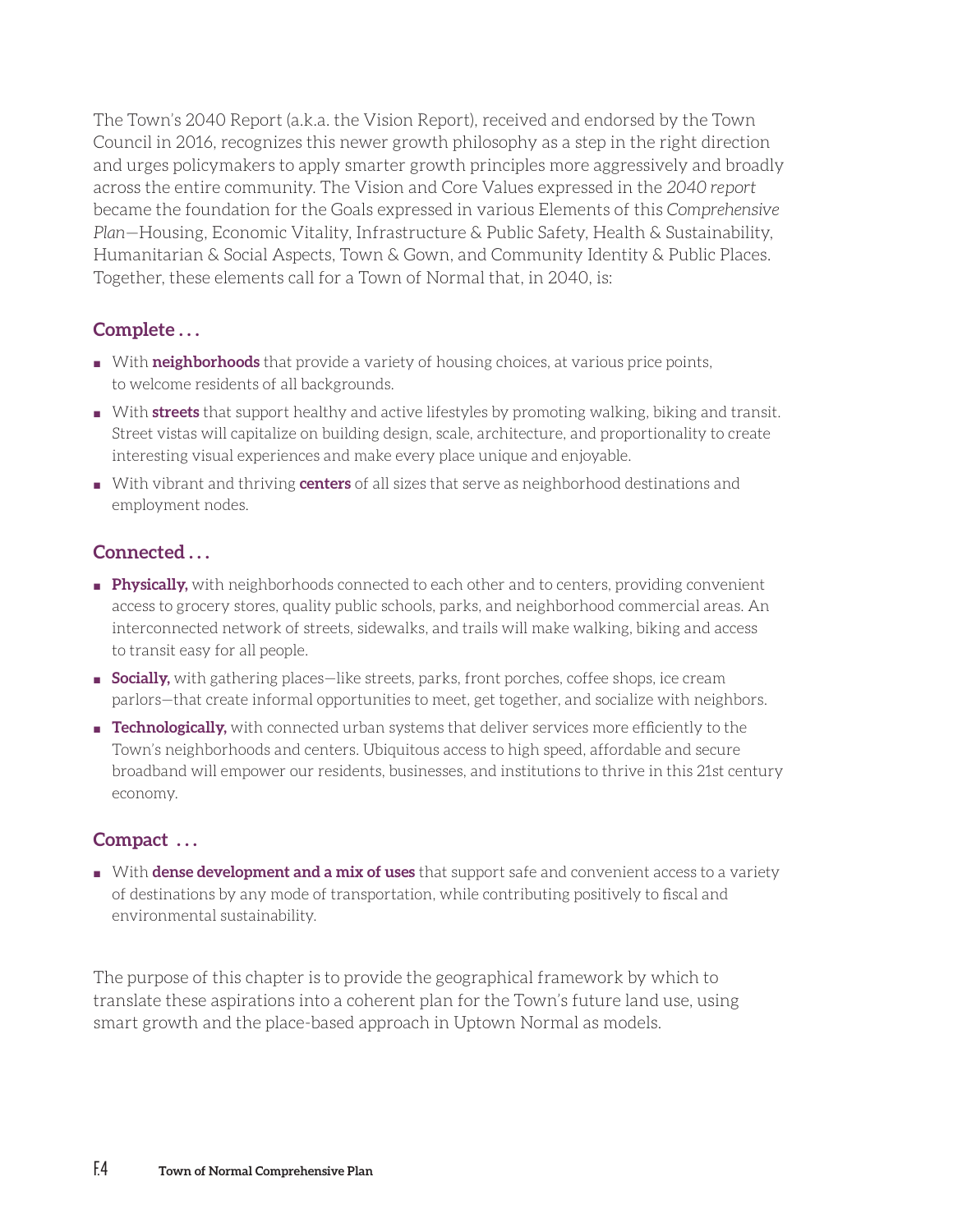# A New Approach: **The Planning Framework**

The new Planning Framework represents a slightly different approach to land use planning from past comprehensive plans. Past plans divided up the Town's land by type of use, in which each piece of land was designated with a particular category of use based on existing conditions and projections of what might happen there in the future. The focus was primarily on future growth rather than on existing neighborhoods. Over time, it has become apparent that these methods of land use planning were not adequately facilitating dense, walkable, mixed-use development, taking into account market feasibility, or promoting innovation.

The new Planning Framework will inspire more desirable development outcomes by more clearly defining the ways in which different types of places benefit from different types of land use, laying the conceptual groundwork for context-specific development that advances the Town's overall vision and goals in existing and new developments alike. It sets clear expectations of outcomes in each of several place types, while remaining flexible enough to encourage developers to find innovative ways to achieve those goals as conditions and best practices change.

Because this planning process marks the first time the Town is taking this approach, the following sections will provide context for the new land use plan by establishing its core aspirations and defining Neighborhoods, Centers, Corridors, and their associated Place Types.

### **Defining the Planning Framework**

At a high level, the Planning Framework describes the physical places that make up the Town today and in the future, maps the layout of those places, and provides guidance for their growth and evolution. These places are broadly grouped into three general



Normal's Neighborhoods, Centers, and Corridors will each be unique places while contributing to the whole in creating a complete, connected, and compact community.

categories or elements—Neighborhoods, Centers, and Corridors—and then further broken down into Place Types that aid further in analysis and planning. Each place has unique characteristics, needs, and assets that are important considerations for future planning and development decisions. This system is by nature too broad to consider the unique circumstances of each individual place; however, it can identify common threads within Place Types and provide a more intuitive, flexible rubric by which to shape future development. This will not only help guide policy; but also help developers and

the general public gain a better understanding of the reasoning behind policy decisions. Each element of the Framework is described below, along with definitions of its constituent Place Types.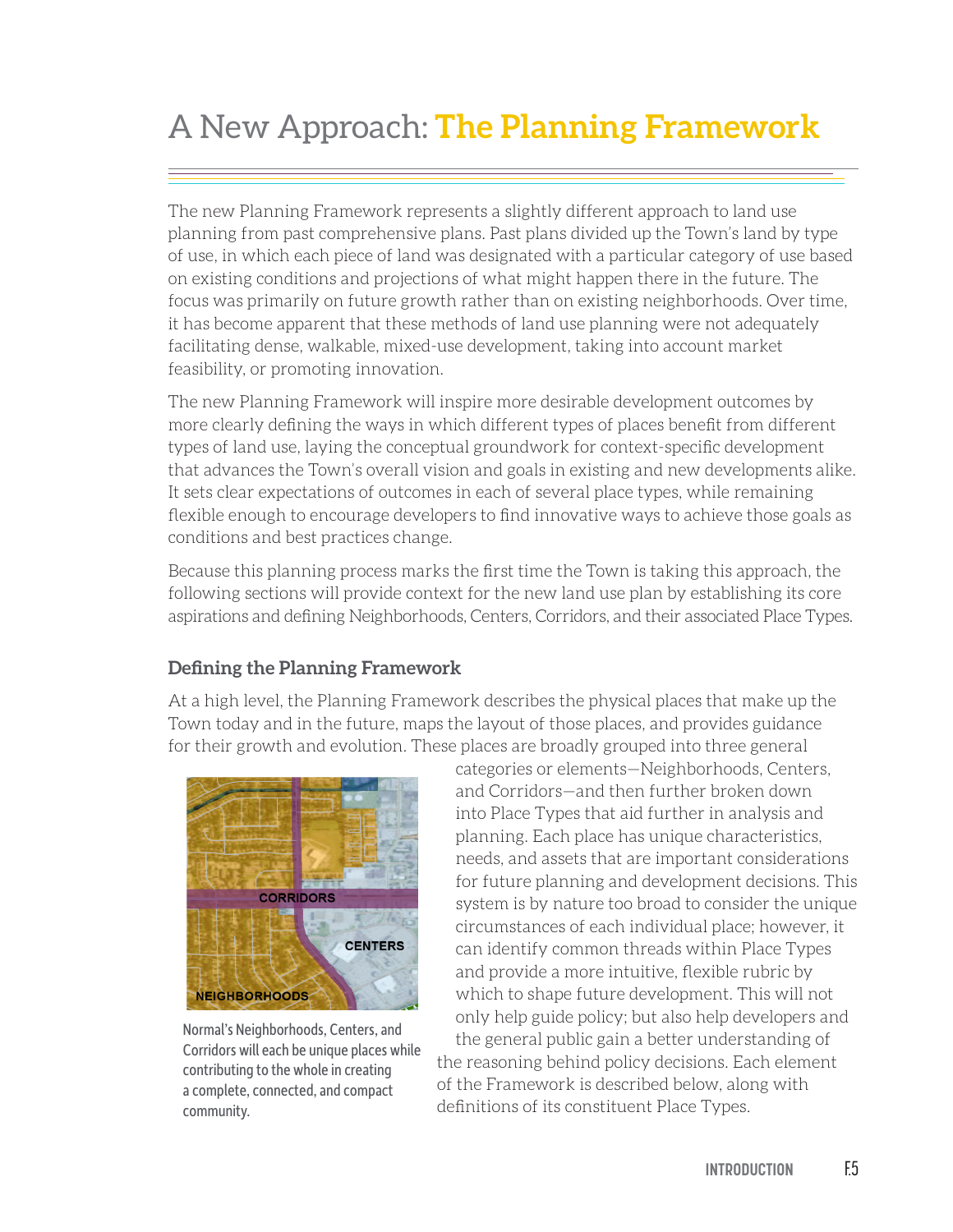## **Neighborhoods**

Neighborhoods are the basic social units where residents live, interact with neighbors, and conduct their most frequent daily activities. The time periods in which these neighborhoods were built, and the regulations at those times, influenced their development patterns, housing styles, affordability and many other key characteristics. Hence, they are grouped here by age of development.

#### **Neighborhood Place Types**

**Old Neighborhoods (built prior to 1950):** These neighborhoods contain all three of Normal's historic districts and other older homes. Because most of Normal's population growth occurred after 1950, there are relatively few of these neighborhoods.

#### *Examples: Old North Normal, Cedar Crest*

**Early Suburban Neighborhoods (1950–1979):** The Early Suburban Neighborhoods were built during the Town's first population boom, in which the population grew from a little under 10,000 in 1950 to nearly 36,000 in 1980. Due to the population explosion of this period, there are roughly four times as many housing units in these neighborhoods as in the Old Neighborhoods.

#### *Examples: Pleasant Hills, Windsor Village*

**Newer Suburban Neighborhoods (1980 to present):** These neighborhoods are mostly located on the fringes of Town, in several cases separated from the core by Veterans Parkway and other arterial roads. They account for roughly the same number of housing units as the Early Suburban Neighborhoods. The Newer Suburban Neighborhoods are more "suburban-style" than the Early Suburban Neighborhoods.

*Examples: Ironwood Subdivision, The Vineyards*

#### **University Influence Neighborhoods (UIN)**

- **UIN 1:** Student-oriented, predominantly residential neighborhoods around ISU.
- **UIN 2:** Single-family neighborhoods around ISU experiencing pressures related to nearby student housing.

These neighborhoods are discussed extensively in the Town and Gown Chapter.

**Emerging/Future Neighborhoods:** These are the neighborhoods that will be built after adoption of this *Plan*. Many could be integrated into the fabric of New Suburban Neighborhoods to make them more complete, connected, and compact.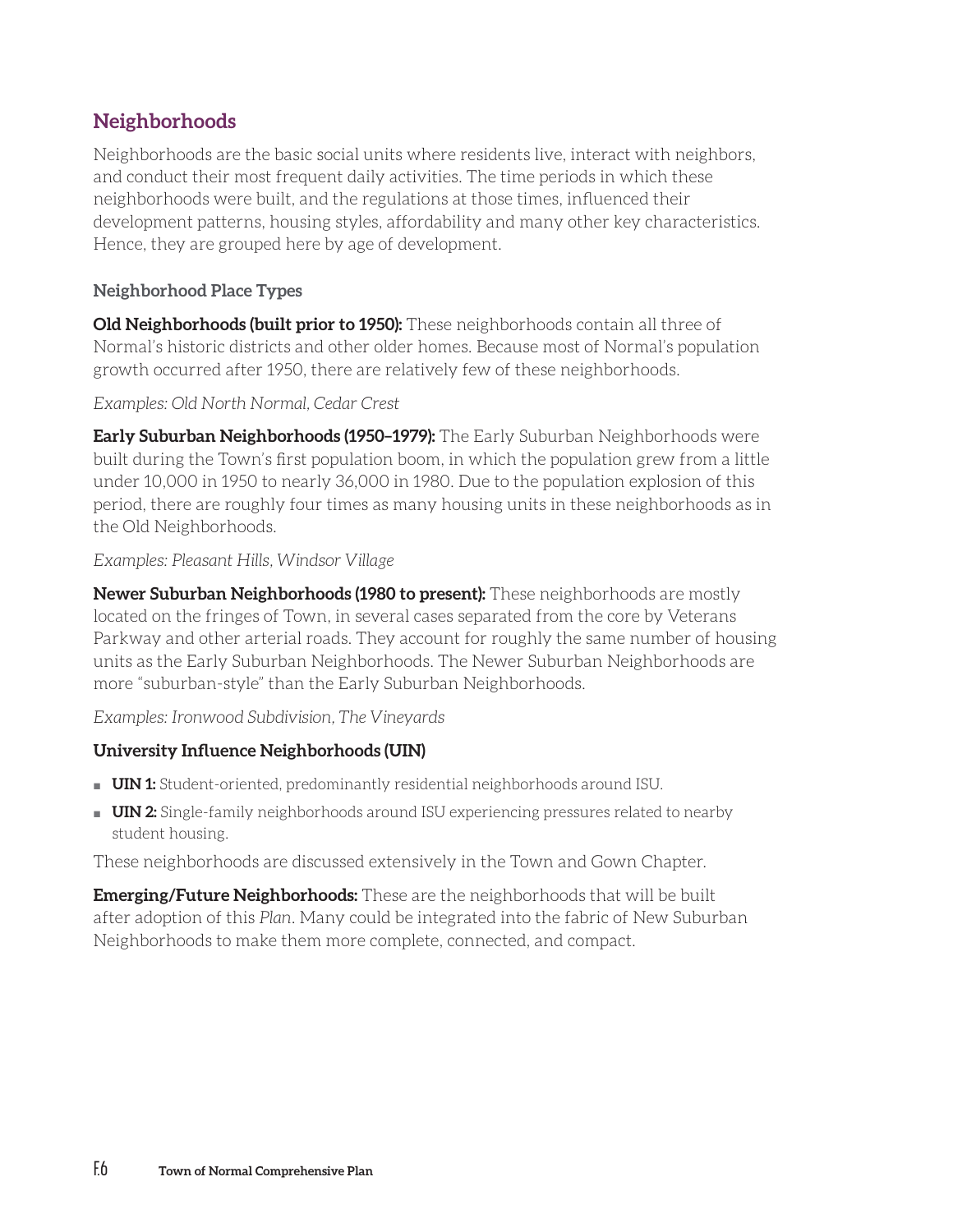### **Centers**

Centers are hubs of commercial, educational, recreational, and institutional activity. They are categorized here by size and function.

#### **Center Place Types**

**Neighborhood Centers** are the smallest-scale centers, primarily serving a few neighborhoods (or even just one) at a time, rather than the entire community. At time of writing, Normal has few such centers due to decades of single-use, auto-oriented development.

*Examples: Grocery stores/small shopping centers at Cottage and Hovey and at Raab and Main*

**Local Centers** are mid-sized centers that serve the entire BN community, but generally do not attract many external visitors.

*Examples: Civic and cultural centers (e.g., Connie Link Amphitheatre); mid-sized retail and entertainment areas (e.g., Main Street commercial strips); community parks (e.g., One Normal Plaza)* 

**Regional Centers** have an impact that reaches beyond the Bloomington-Normal metro area—major retail centers, regional employers, major educational institutions, hospitals, etc.

*Examples: Major retail clusters (e.g., retail area along Veterans Parkway); regional employment centers (e.g., Mitsubishi/Rivian area); major educational institutions (e.g., Illinois State University); hospitals (e.g., Advocate BroMenn)*

**Town Center (Uptown):** Given its commercial, institutional, and cultural significance to the Town of Normal, Uptown Normal could be classified as a regional center. It is categorized separately here because of its unique status as the Town's central business district.

## **Corridors**

Corridors are the pathways connecting our people, places, and natural areas. They serve a variety of purposes. This Framework focuses on Transportation, Cultural, and Natural Corridors.

#### **Corridor Place Types**

**Transportation Corridors** are the streets, roads, and railroads that physically connect our centers and neighborhoods.

**Cultural Corridors** are historically and culturally significant pathways, embodied in Normal primarily by Route 66 and the Constitution Trail.

**Natural Corridors** are the streams, riparian buffers, detention basins, and other natural or quasi-natural areas that serve as wildlife habitats and pathways.

*Examples of Conservation Zones: Sugar Creek Riparian Buffer, detention areas, parks with natural areas hospitable to wildlife (e.g., Fransen Park, Hidden Creek Nature Area)*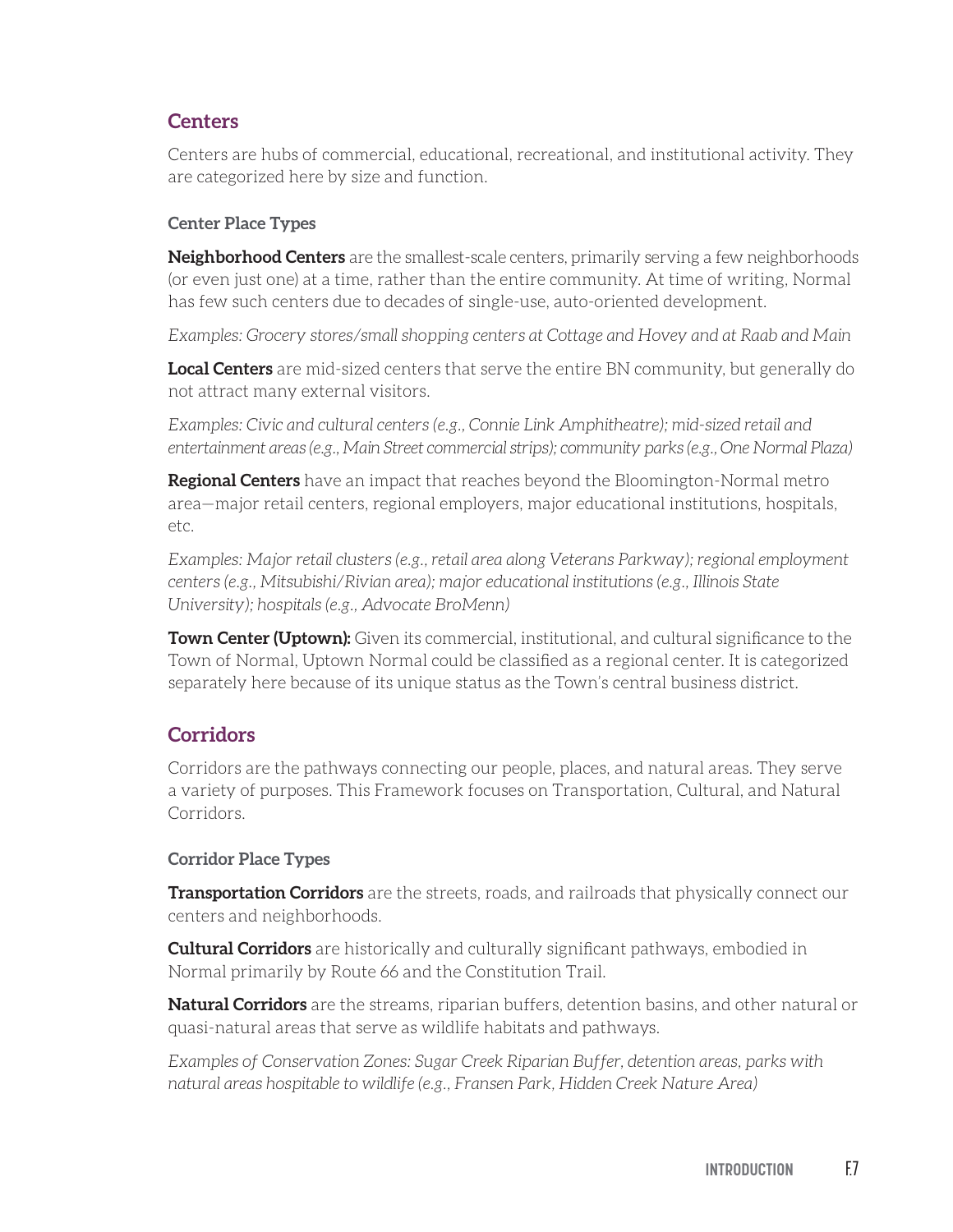# Quantifying Place Types

The purpose of the Planning Framework is to make Normal's neighborhoods, centers, and corridors more *complete, connected, and compact.* The tables below contain a number of indicators that can help quantify progress toward those goals.

While it may be obvious, it is worth noting here that these metrics should not be expected to tell the entire story. Abstract concepts like "complete," "connected," and "compact" are inherently qualitative and cannot be completely quantified. However, these metrics can help establish some real-world context for how these concepts relate to land use planning, and are a way to check qualitative interpretations against reality.

#### **METRICS**

| <b>Expectations to Fulfill the Vision</b>                                                                                                                                                                                                                                                                                                                                                                                                                                                                                                                                                                                                                                                                                                                                                                                                                                                | <b>Measurements</b>                                                                                                                                                                                                                                                        |                                                                                                                                                                                                                                                                                                                                              |
|------------------------------------------------------------------------------------------------------------------------------------------------------------------------------------------------------------------------------------------------------------------------------------------------------------------------------------------------------------------------------------------------------------------------------------------------------------------------------------------------------------------------------------------------------------------------------------------------------------------------------------------------------------------------------------------------------------------------------------------------------------------------------------------------------------------------------------------------------------------------------------------|----------------------------------------------------------------------------------------------------------------------------------------------------------------------------------------------------------------------------------------------------------------------------|----------------------------------------------------------------------------------------------------------------------------------------------------------------------------------------------------------------------------------------------------------------------------------------------------------------------------------------------|
| Complete<br>With neighborhoods that provide a variety of housing choices, at<br>various price points, to welcome residents of all backgrounds.<br>With streets that support healthy and active lifestyles by<br>promoting walking, biking, and transit. Street vistas will capitalize<br>on building design, scale, architecture, and proportionality to<br>create interesting visual experiences and make every place<br>unique and enjoyable.<br>With vibrant and thriving centers of all sizes that serve as<br>neighborhood destinations and employment nodes.                                                                                                                                                                                                                                                                                                                       | <b>Neighborhoods</b><br>Housing Type Diversity Index<br>% Owner-Occupied<br>n.<br>Average Home Values<br>m.<br>% homes with senior exemptions<br>Ī.<br>% one-story homes<br>П<br>Nursing homes/assisted living<br>ш<br>#Section 8 housing<br>п<br>#Supportive housing<br>ш | <b>Centers</b><br>■ % area as underutilized<br>commercial land<br>$\blacksquare$ % area as vacant<br>non-residential land<br><b>Corridors</b><br>Miles of creek with protected<br>riparian buffer<br>Miles of creek with concrete<br>beds by ownership<br>■ % of streets with sidewalks<br>on at least one side<br>Miles of complete streets |
| Connected<br>Physically, with neighborhoods connected to each other and to<br>centers, providing convenient access to grocery stores, quality<br>public schools, parks, and neighborhood commercial areas. An<br>interconnected network of streets, sidewalks, and trails will make<br>walking, biking, and access to transit easy for all people.<br>Socially, with gathering places-like streets, parks, front<br>porches, coffee shops, ice cream parlors-that create informal<br>opportunities to meet, get together, and socialize with neighbors.<br><b>Example 3</b> Technologically, with connected urban systems that deliver<br>services more efficiently to the Town's neighborhoods and<br>centers. Ubiquitous access to high speed, affordable, and<br>secure broadband will empower our residents, businesses, and<br>institutions to thrive in this 21st century economy. | <b>Neighborhoods</b><br>Link to Node Ratio: 1-2.5<br>% streets with sidewalks<br>m.<br>% access to parks<br>n.<br>% assigned to the nearest school<br>ш<br>% access to transit<br>ш<br>% access to trail<br>m.<br>% access to grocery<br>■ % access to pharmacy            | <b>Centers</b><br>Walk score<br>$\blacksquare$ Transit score<br><b>Corridors</b><br>$\blacksquare$ % schools with direct trail<br>access<br>% parks with direct trail access<br>٠<br>Miles of on-street bike lanes<br>٠<br>Linear miles of sidewalks<br>٠<br>Bike and pedestrian crashes                                                     |
| Compact<br>With dense development and a mix of uses that support safe<br>and convenient access to a variety of destinations by any mode<br>of transportation, while contributing positively to fiscal and<br>environmental sustainability.                                                                                                                                                                                                                                                                                                                                                                                                                                                                                                                                                                                                                                               | Neighborhoods<br>Housing density                                                                                                                                                                                                                                           | <b>Centers</b><br>$\blacksquare$ % area as parking lots                                                                                                                                                                                                                                                                                      |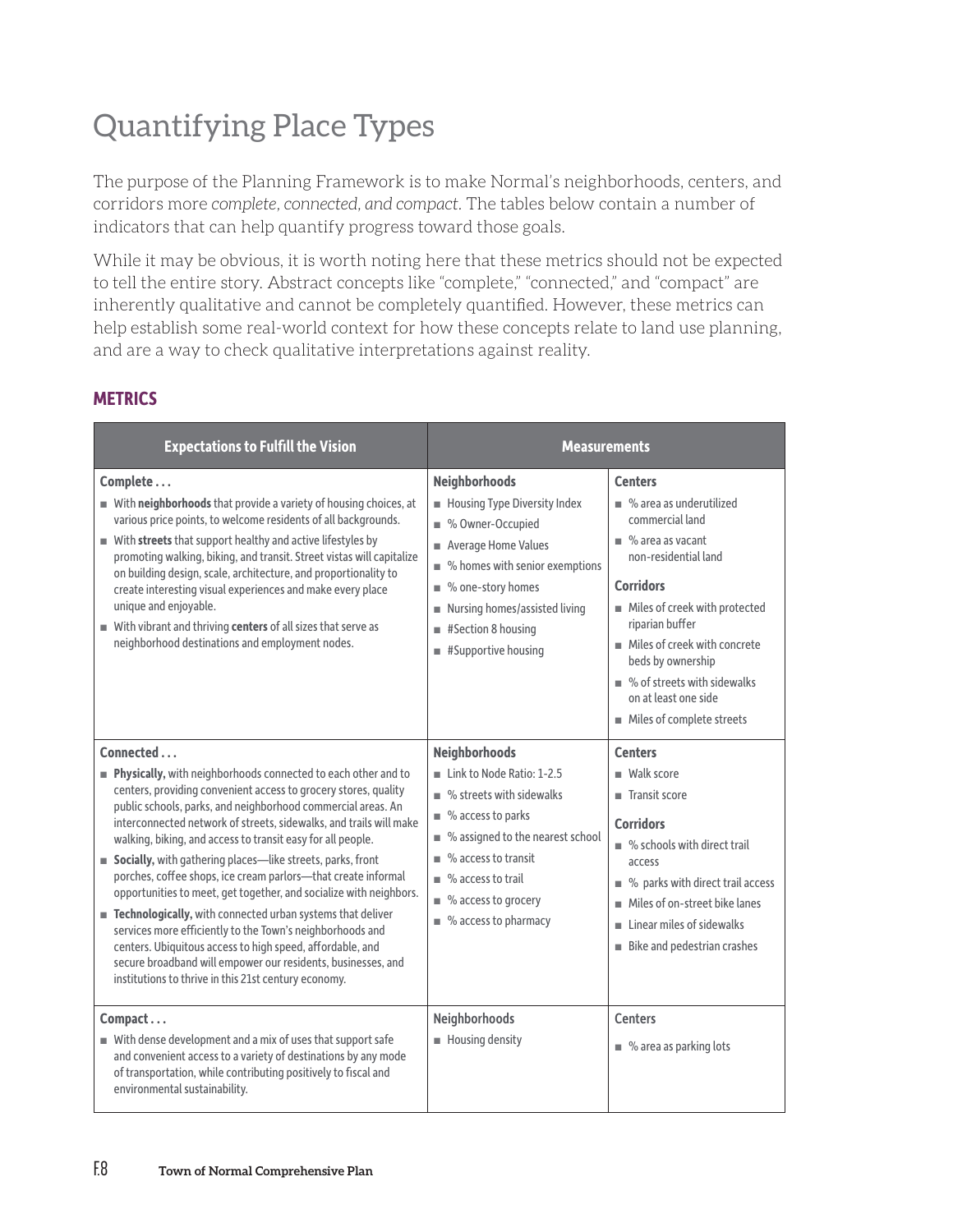#### **Metrics Reference**

| <b>Metric</b>                                                | <b>Definition</b>                                                                                                                                                                                                                                                                                                                                                                                                                                                                                                                                                                                                                        |
|--------------------------------------------------------------|------------------------------------------------------------------------------------------------------------------------------------------------------------------------------------------------------------------------------------------------------------------------------------------------------------------------------------------------------------------------------------------------------------------------------------------------------------------------------------------------------------------------------------------------------------------------------------------------------------------------------------------|
| <b>Residential Housing Units</b>                             | The total number of all residential units. A "residential unit" is defined as either a single-<br>family residence (attached or detached), a multi-family unit (i.e., an apartment), or a<br>mobile home. Group quarters (e.g., dormitories, group homes, nursing homes, shelters,<br>correctional facilities, etc.) are not included.                                                                                                                                                                                                                                                                                                   |
| <b>Density (Units/Acre)</b>                                  | "Residential Housing Units" divided by the area.                                                                                                                                                                                                                                                                                                                                                                                                                                                                                                                                                                                         |
|                                                              | Note: Vacant residential parcels as well as the Ironwood Golf Course have been excluded from the<br>area calculation in order to minimize misrepresentation.                                                                                                                                                                                                                                                                                                                                                                                                                                                                             |
| <b>Housing Type Diversity Index</b>                          | The percent chance that two randomly selected residential housing units will be of different<br>types. There are ten possible housing types: Single Family 1-2 bedroom, Single Family<br>3 bedroom, Single Family 4+ bedroom, Duplex, Condo, Townhouse/Rowhouse, Mobile<br>Home, Apartment 3-10 units, Apartment 11+ units, and Mixed Use. Scores range from<br>0-100%, with higher percentages signaling greater diversity in available housing types.<br>Note: Ideally, square footage data would have been used to differentiate between single-family<br>housing types; however, this data was not uniformly available and accurate. |
| % Owner-Occupied                                             | The percentage of residential housing units that are owned by their tenants.                                                                                                                                                                                                                                                                                                                                                                                                                                                                                                                                                             |
| <b>Special-Needs Units</b>                                   | The number of housing units classified as "Supportive Housing" or "Social Services." These<br>units are not included in the count of residential housing units.                                                                                                                                                                                                                                                                                                                                                                                                                                                                          |
| <b>Nursing Home/Assisted Living Units</b>                    | The number of housing units classified as "Nursing Home/Assisted Living." These units are<br>not included in the count of residential housing units.                                                                                                                                                                                                                                                                                                                                                                                                                                                                                     |
| <b>Section 8 Units</b>                                       | The number of residential housing units enrolled in the Section 8 assistance program.<br>This metric serves as a proxy for measuring housing affordability and inclusiveness.                                                                                                                                                                                                                                                                                                                                                                                                                                                            |
| % Senior Exemptions                                          | The percentage of residential housing units with registered senior exemptions. This metric<br>is a proxy for determining aging in place and inclusiveness.                                                                                                                                                                                                                                                                                                                                                                                                                                                                               |
| % One-Story Unit Homes                                       | The percentage of residential housing units that are only one story. While not all one story<br>units are built to be accessible, they can be remodeled to better address accessibility<br>issues. This metric serves as another proxy for aging in place and inclusiveness.<br>Note: This does not account for the ground floor of multi-family housing greater than 1 story.                                                                                                                                                                                                                                                           |
| <b>Link-Node Ratio</b>                                       | A measure of the connectivity of the street network; links are street segments, nodes<br>are intersections, and dead ends. Scores are computed by dividing links by nodes and<br>range from 1.0-2.5, with higher values representing better connectivity. A score of 2.5<br>represents a perfect grid system where every street is connected with no dead-ends.                                                                                                                                                                                                                                                                          |
| <b>Single-Family Detached Average</b><br><b>Market Value</b> | Average market value of Single Family Detached units, if available. Recorded sales<br>occurred between 2004 and 2014. Values of "N/A" indicate no available data while values<br>of "Insufficient Data" indicate fewer than ten sales occurred.                                                                                                                                                                                                                                                                                                                                                                                          |
|                                                              | Note: Single Family Detached market values were used due to their greater availability. The<br>available data for Duplex and Townhouse/Rowhouse units suggest that they have average market<br>values slightly lower than that of Single Family Detached units.                                                                                                                                                                                                                                                                                                                                                                          |
| % Streets with Sidewalks                                     | The percentage of street segments with sidewalks on at least one side.                                                                                                                                                                                                                                                                                                                                                                                                                                                                                                                                                                   |